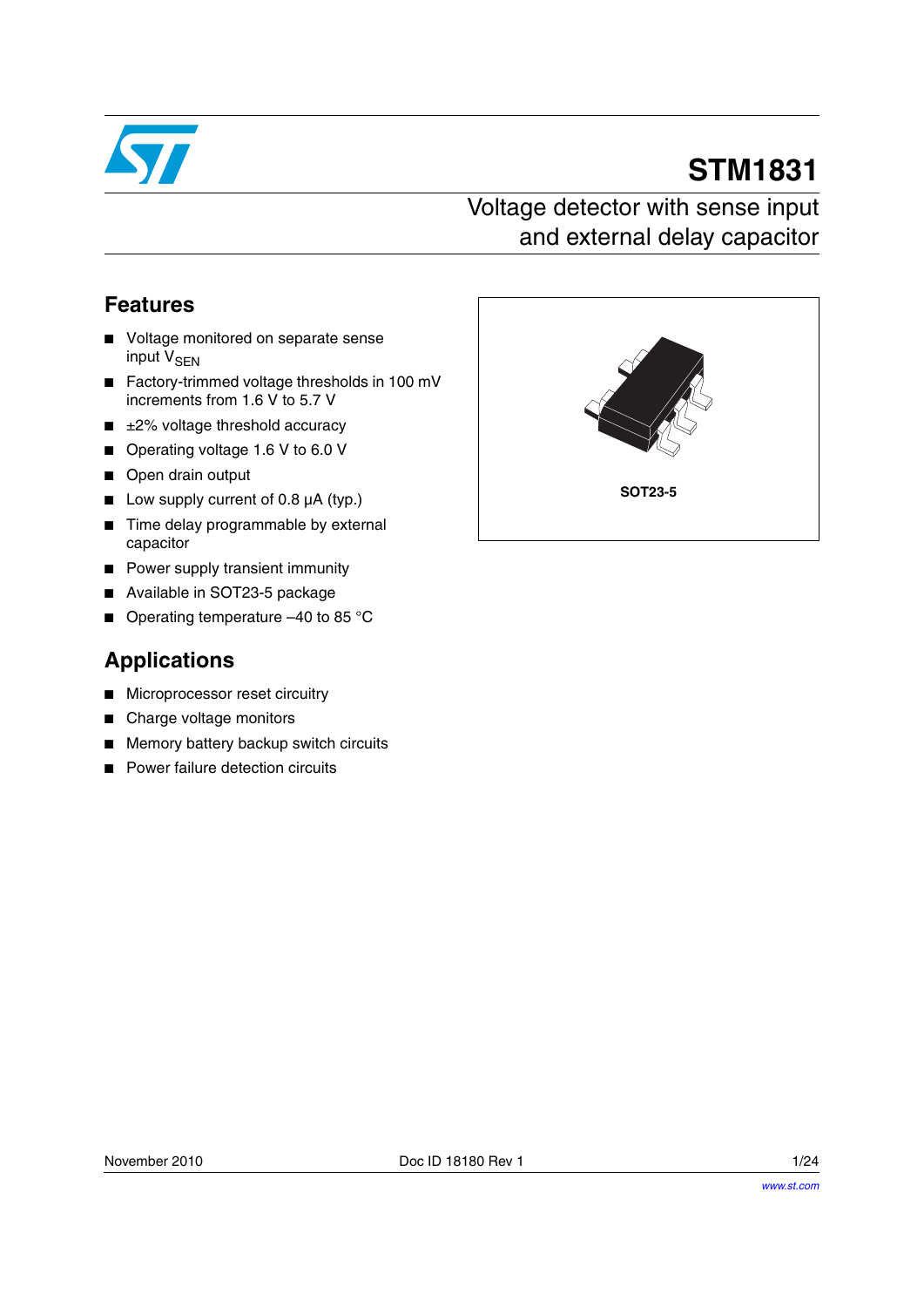# **Contents**

| $\mathbf 1$             |  |
|-------------------------|--|
|                         |  |
| $\overline{2}$          |  |
| $\mathbf{3}$            |  |
| $\overline{\mathbf{4}}$ |  |
| 5                       |  |
| 6                       |  |
| $\overline{7}$          |  |
| 8                       |  |

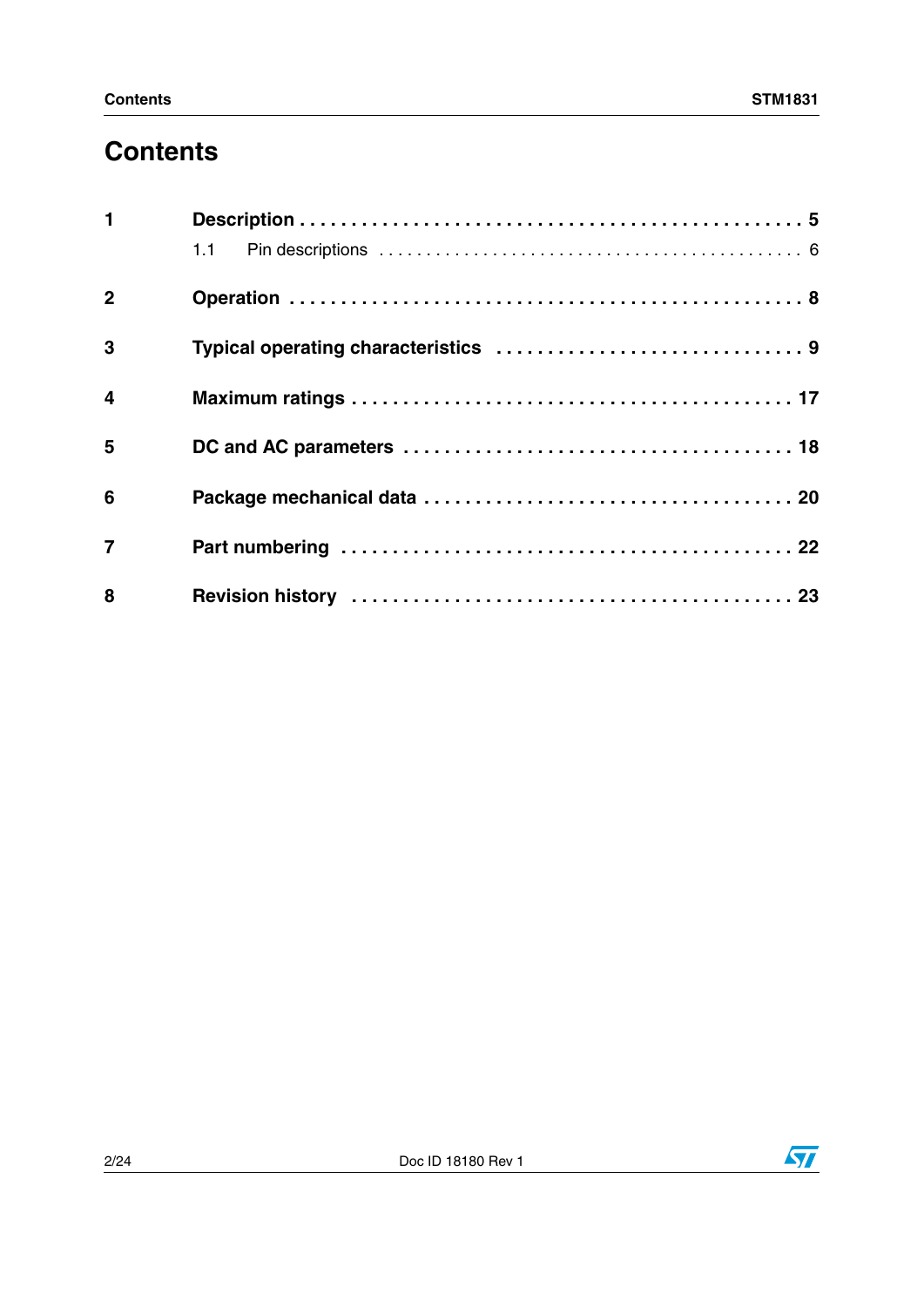# **List of tables**

| Table 1. |  |
|----------|--|
| Table 2. |  |
| Table 3. |  |
| Table 4. |  |
| Table 5. |  |
| Table 6. |  |
| Table 7. |  |

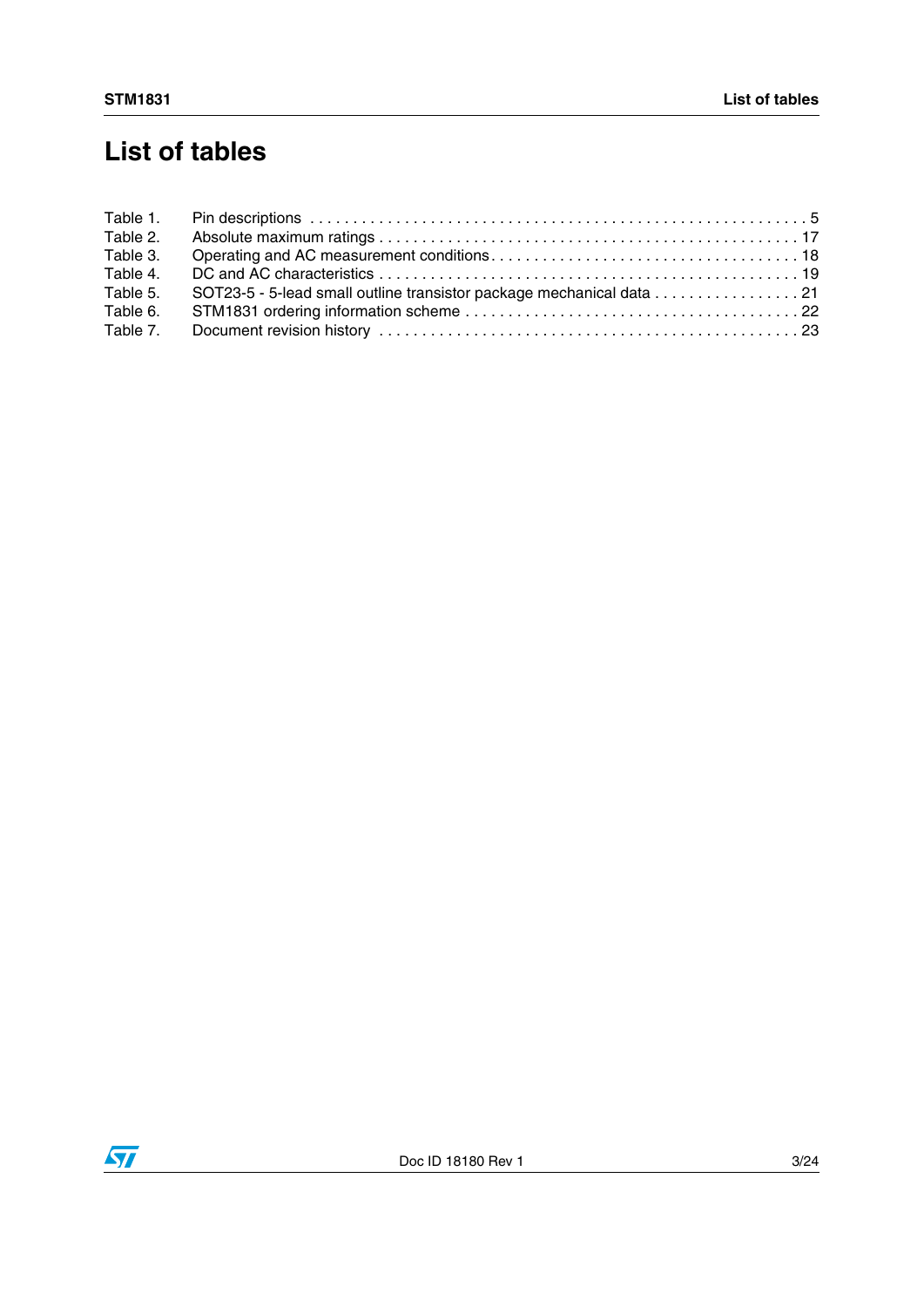# **List of figures**

| Figure 1.  |                                                                                                                                                               |
|------------|---------------------------------------------------------------------------------------------------------------------------------------------------------------|
| Figure 2.  |                                                                                                                                                               |
| Figure 3.  |                                                                                                                                                               |
| Figure 4.  |                                                                                                                                                               |
| Figure 5.  |                                                                                                                                                               |
| Figure 6.  |                                                                                                                                                               |
| Figure 7.  |                                                                                                                                                               |
| Figure 8.  | Detect voltage vs. ambient temperature, $V_{\text{DET}} = 2.4 V_{\text{1}} \ldots \ldots \ldots \ldots \ldots \ldots \ldots \ldots \ldots$                    |
| Figure 9.  | Detect voltage vs. supply voltage, $V_{\text{DFT}} = 2.4 V_{1} \ldots \ldots \ldots \ldots \ldots \ldots \ldots \ldots \ldots \ldots \ldots$                  |
| Figure 10. |                                                                                                                                                               |
| Figure 11. |                                                                                                                                                               |
| Figure 12. | Output voltage vs. sense voltage, $V_{DEF} = 2.4 V$ , $T_A = 25 °C$ , external pull-up resistor                                                               |
|            |                                                                                                                                                               |
| Figure 13. | Output voltage vs. supply voltage, $V_{\text{SEN}} = V_{\text{CC}}$ , external pull-up resistor                                                               |
|            | on $\overline{\text{RST}}$ is 100 kΩ, C <sub>D</sub> pin open $\dots\dots\dots\dots\dots\dots\dots\dots\dots\dots\dots\dots\dots\dots\dots\dots$              |
| Figure 14. |                                                                                                                                                               |
| Figure 15. | Relative delay resistance vs. ambient temperature, $V_{CC}$ = 5 V, $V_{SEN}$ = 6 V, $V_{CD}$ = 0 V 13                                                         |
| Figure 16. |                                                                                                                                                               |
| Figure 17. | Detect delay time vs. delay capacitance, $T_A = 25 \degree C \dots \dots \dots \dots \dots \dots \dots \dots \dots \dots \dots \dots \dots \dots \dots \dots$ |
| Figure 18. | RST output leakage current vs. ambient temperature,                                                                                                           |
|            |                                                                                                                                                               |
| Figure 19. | $\overline{\text{RST}}$ output leakage current vs. output voltage, $V_{CC} = V_{\text{SFN}} = 6.0 \text{ V}$ ,                                                |
|            |                                                                                                                                                               |
| Figure 20. |                                                                                                                                                               |
| Figure 21. |                                                                                                                                                               |
| Figure 22. |                                                                                                                                                               |
| Figure 23. | SOT23-5 - 5-lead small outline transistor package mechanical drawing 21                                                                                       |

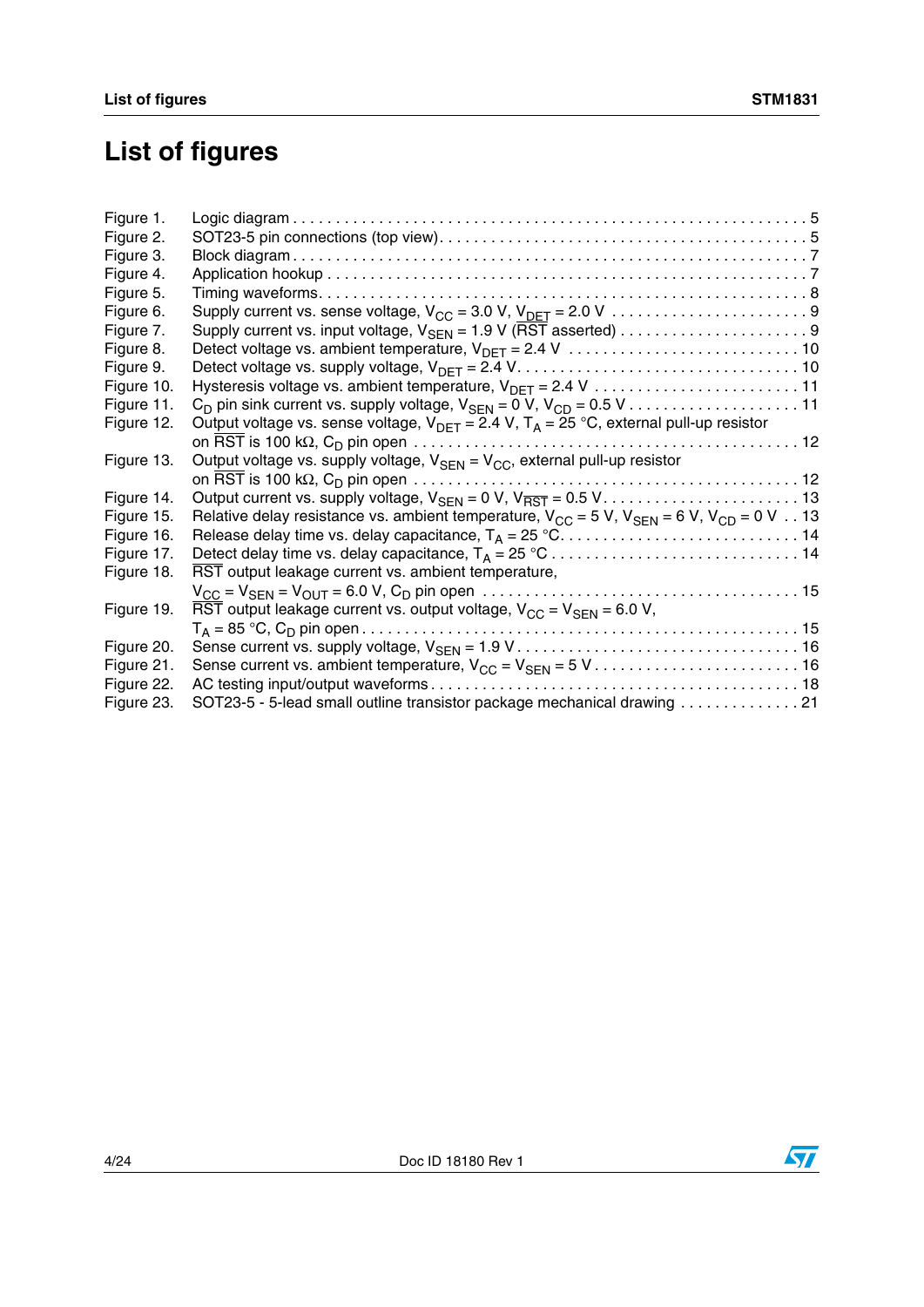## <span id="page-4-0"></span>**1 Description**

The STM1831 is a voltage detector with very low current consumption. It monitors a voltage on a separate input pin  $(V_{\text{SEN}})$ , which is fully functional even if the monitored voltage goes down to 0 V. In addition, the delay of the output can be adjusted by an external capacitor.

### <span id="page-4-2"></span>**Figure 1. Logic diagram**



#### <span id="page-4-1"></span>Table 1. **Pin descriptions**

| <b>Pin</b> | Type              | <b>Name</b>      | <b>Function</b>         |
|------------|-------------------|------------------|-------------------------|
|            | Output open drain | <b>RST</b>       | Active-low reset output |
| 2          | Power             | $V_{SS}$         | Ground                  |
| 3          | Power             | $V_{CC}$         | Supply voltage          |
| 4          | Input             | V <sub>SEN</sub> | Sense voltage           |
| 5          | I/O               | $C_D$            | Delay capacitor         |

### <span id="page-4-3"></span>**Figure 2. SOT23-5 pin connections (top view)**



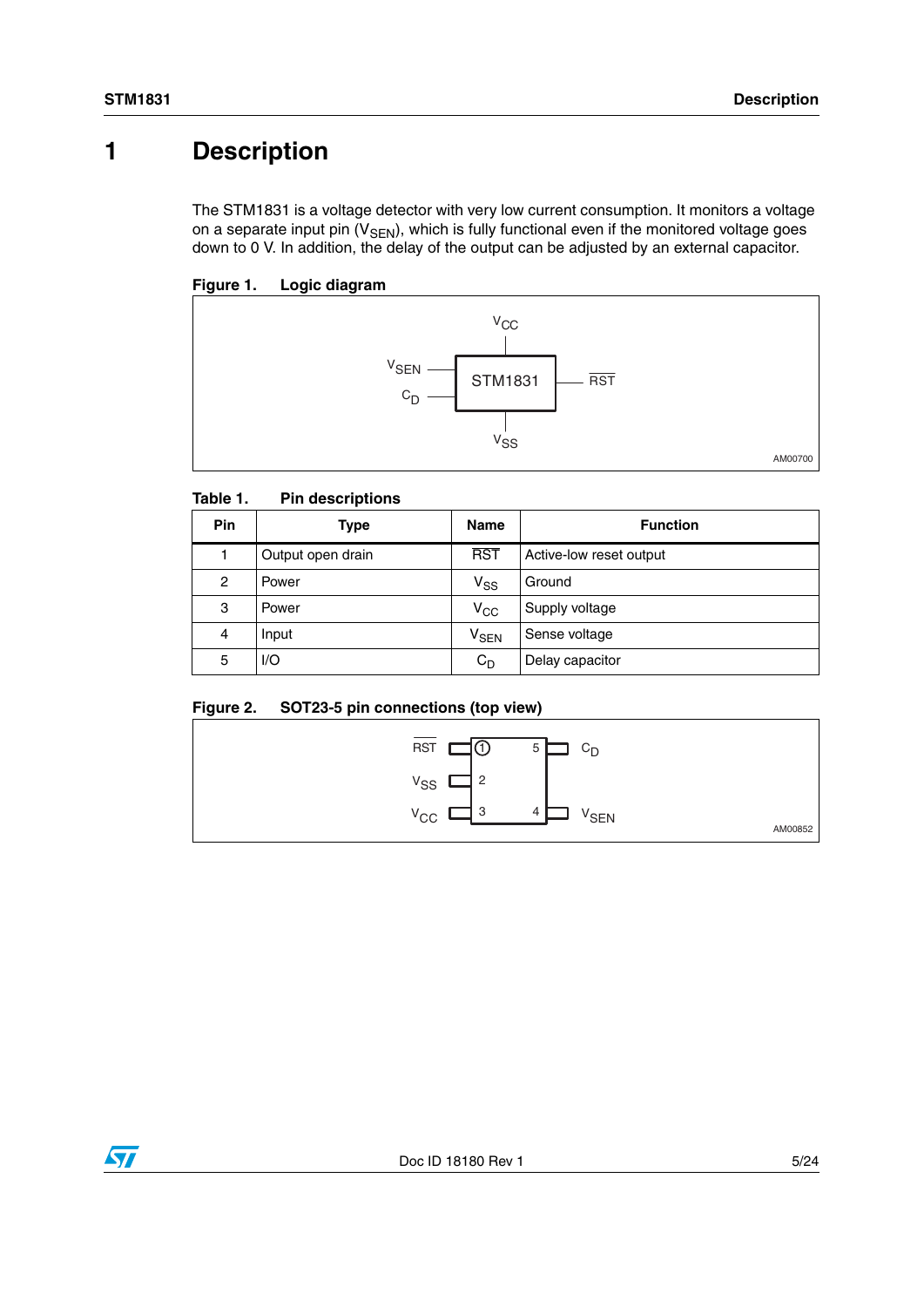## <span id="page-5-0"></span>**1.1 Pin descriptions**

See *[Figure 1](#page-4-2)* and *[Table 1](#page-4-1)* for a brief overview of the signals available on this device.

## **Power supply (V<sub>CC</sub>)**

This pin is used to provide power to the device. A 0.1 µF decoupling ceramic capacitor is recommended to be connected between the  $V_{CC}$  and  $V_{SS}$  pins, as close to the STM1831 device as possible.

### **Sense voltage input (VSEN)**

Input voltage on this pin is monitored. When it drops below the threshold  $(V_{DET})$ , reset output ( $\overline{\text{RST}}$ ) is asserted. If  $V_{CC}$  is close to 0 V, internal logic disconnects the voltage divider from V<sub>SEN</sub> input in order to minimize I<sub>SEN</sub> current (see *[Figure 3](#page-6-0)* and *[Figure 20](#page-15-0)*).

### **Reset output (RST)**

Reset output is asserted when the voltage on the  $V_{SEN}$  input pin drops below the threshold  $(V<sub>DFT</sub>)$ .

The STM1831 has an open drain, active-low output which sinks current when the output is asserted. Connect a pull-up resistor from RST to any supply voltage up to 6 V (see *[Figure 4](#page-6-1)*). Select a resistor value large enough to register a logic low, and small enough to register a logic high, while all of the input current and leakage paths connected to the reset output line are being supplied. A 10 kΩ pull-up is sufficient in most applications.

The advantages of open drain output include the ability to connect more open drain outputs in parallel (wired OR connections) as well as connecting the output to a power supply voltage other than  $V_{CC}$ .

## Delay capacitor (C<sub>D</sub>)

Capacitor  $C_D$  determines the delay ( $t_{CD}$ ) between reset deassertion and the moment when V<sub>SFN</sub> voltage exceeds the V<sub>DFT</sub> threshold (see *[Figure 5](#page-7-1)* with calculations for more details).

Any external leakage due to poor quality timing capacitors or excessive humidity may cause a significant leakage current which extends the  $t_{CD}$  timing. To minimize this effect, the PCB tracks between the  $C_D$  pin and its respective timing capacitor should be as short as possible, properly covered with solder mask and isolated from other tracks (especially  $V_{SS}$ ) by as great a distance as possible. Low-leakage timing capacitors (ceramic or film capacitor) should be used.

Leave C<sub>D</sub> pin open if unused (i.e.  $t_{CD} = 0$  ms).

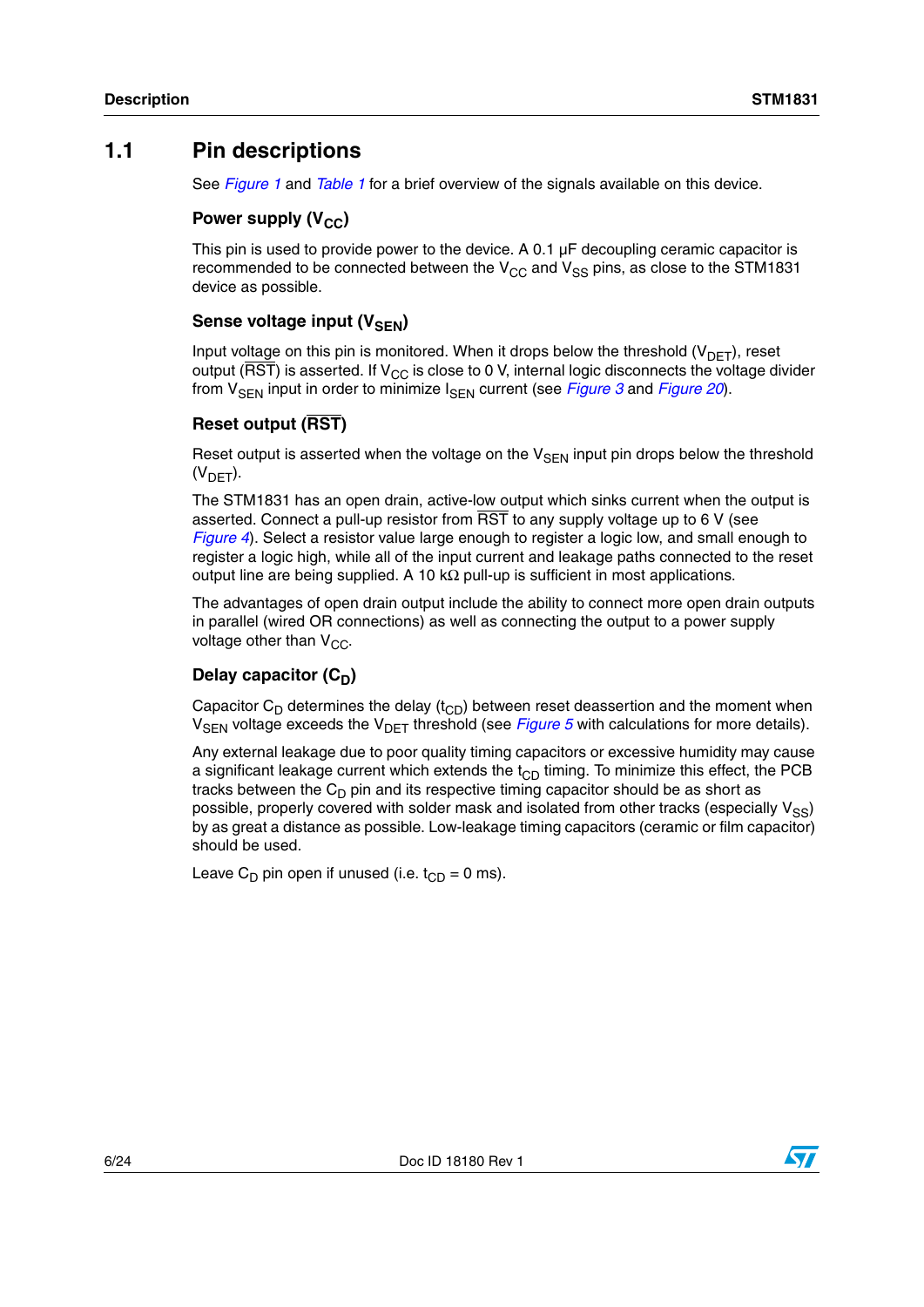<span id="page-6-0"></span>



## <span id="page-6-1"></span>**Figure 4. Application hookup**



1. External pull-up resistor is needed for open drain RST output. A 10 kΩ is sufficient in most applications.

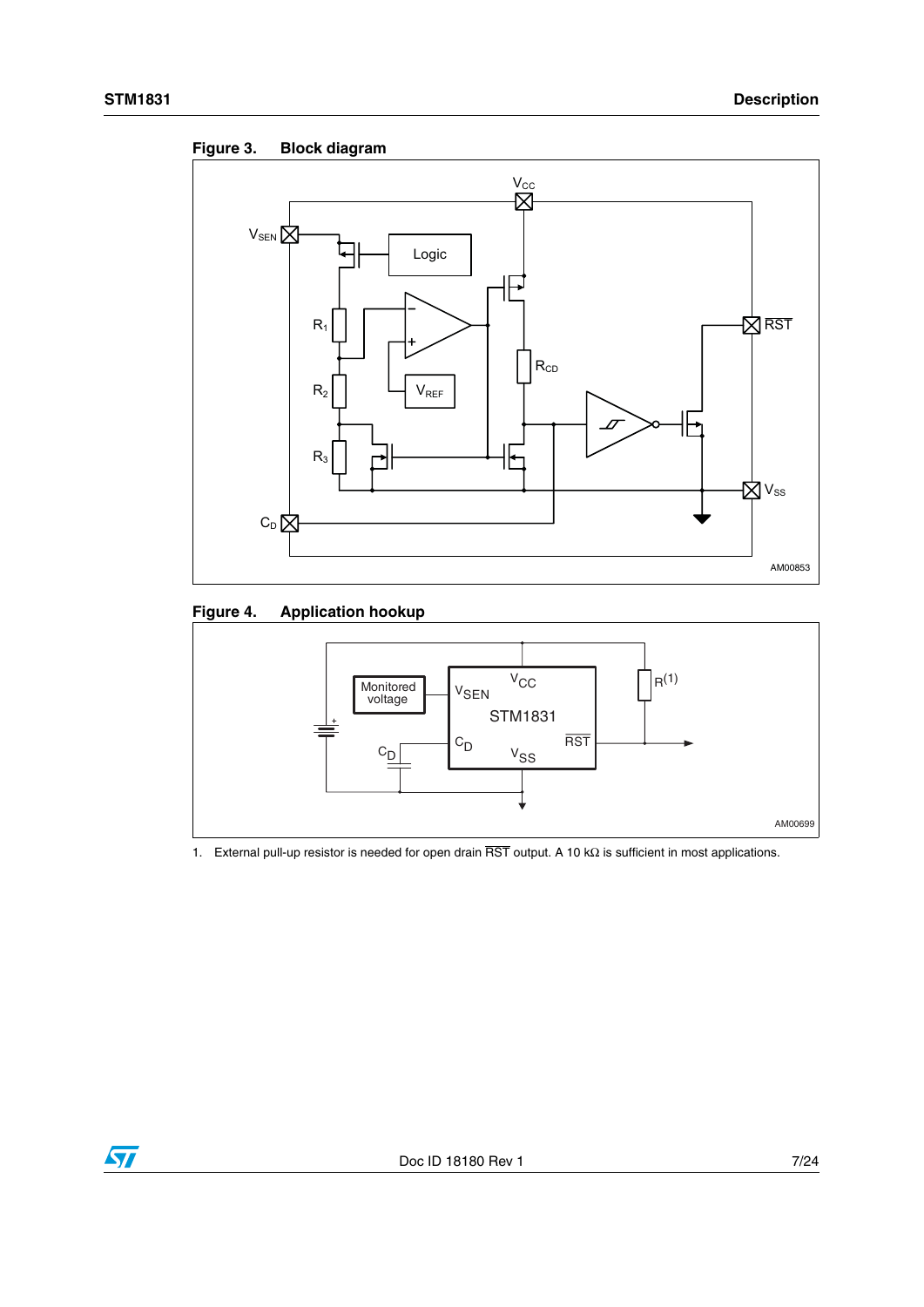## <span id="page-7-0"></span>**2 Operation**

The STM1831 voltage detector monitors system voltages from 1.6 V to 5.7 V in 100 mV increments, has a voltage hysteresis  $(V_{HYS})$  and an output delay programmable by external capacitor  $C_D$ .

The STM1831 asserts a reset output ( $\overline{RST}$ ) whenever V<sub>CC</sub> goes below the detect voltage ( $V<sub>DET</sub>$ ). The reset output stays asserted until  $V<sub>CC</sub>$  goes above the detect voltage with hysteresis ( $V_{\text{DET}} + V_{\text{HYS}}$ ). If the external capacitor is connected to the C<sub>D</sub> pin, the reset output deassertion is adequately delayed (see *[Figure 5](#page-7-1)* with calculations below for more details). Leave the  $C_D$  pin open if unused (i.e.  $t_{CD} = 0$  ms).

<span id="page-7-1"></span>**Figure 5. Timing waveforms**



 $t_{\text{DET}}$  detect delay time

 $t_{\text{RFI}}$  release delay time (measured when external capacitor  $C_{\text{D}}$  is disconnected)

 $t_{CD}$  delay by external capacitor  $C_D$ .

The  $t_{CD}$  delay can be calculated based on *[Equation 1](#page-7-2)*:

#### <span id="page-7-2"></span>**Equation 1**

$$
t_{CD} = -R_{CD} \times C_D \times \ln\left(1 - \frac{V_{TCD}}{V_{CC}}\right)
$$

and considering  $R_{CD} = 2 M\Omega$  (typ.) and  $V_{TCD} = 1.5 V$  (typ.) at  $V_{CC} = 3.0 V$ :

**Equation 2**

$$
t_{CD} \cong 1.39 \times 10^6 \times C_D(s, F)
$$

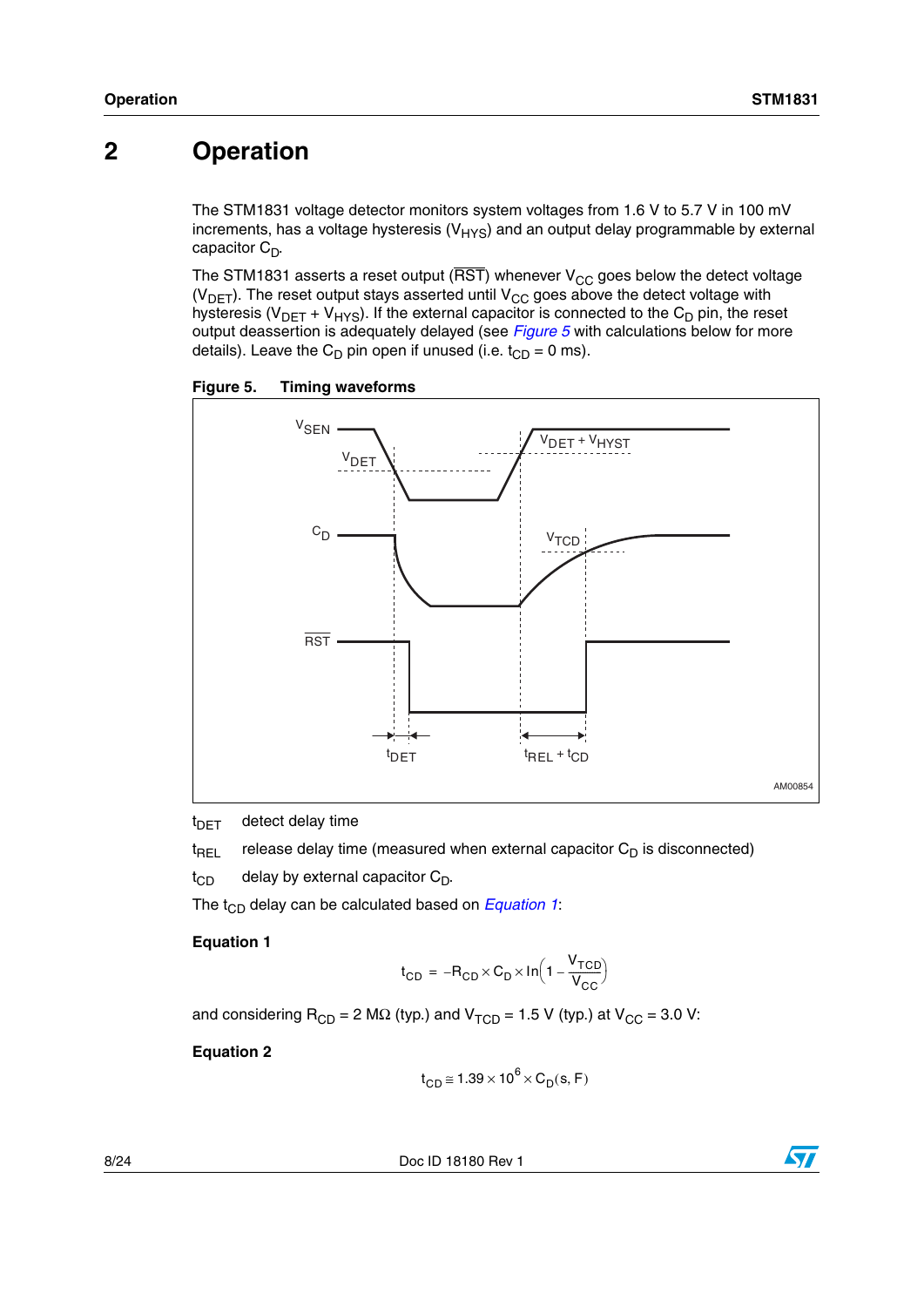# <span id="page-8-0"></span>**3 Typical operating characteristics**



<span id="page-8-1"></span>Figure 6. Supply current vs. sense voltage,  $V_{CC} = 3.0 V, V_{DET} = 2.0 V$ 

<span id="page-8-2"></span>



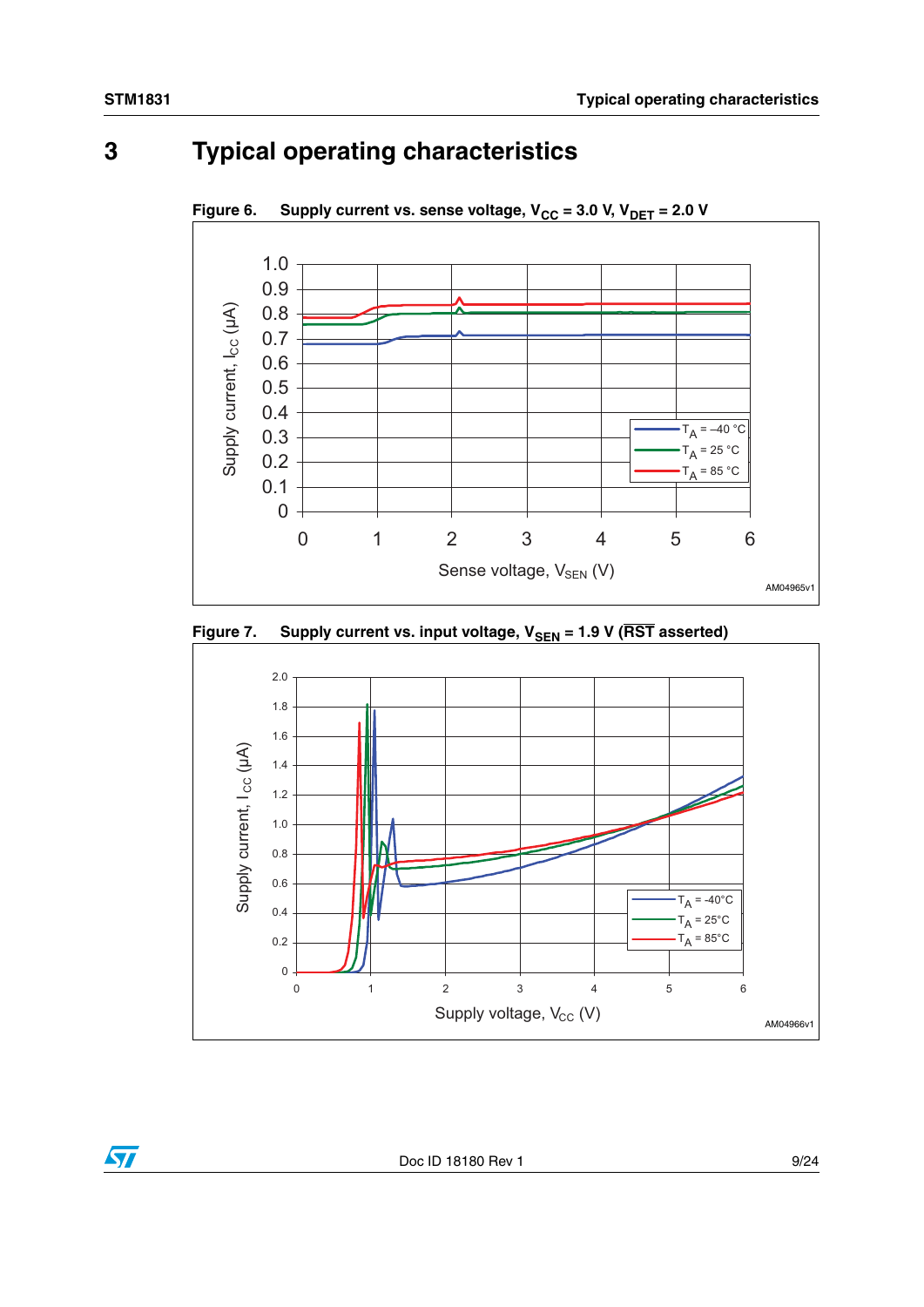

<span id="page-9-0"></span>Figure 8. Detect voltage vs. ambient temperature, V<sub>DET</sub> = 2.4 V

<span id="page-9-1"></span>



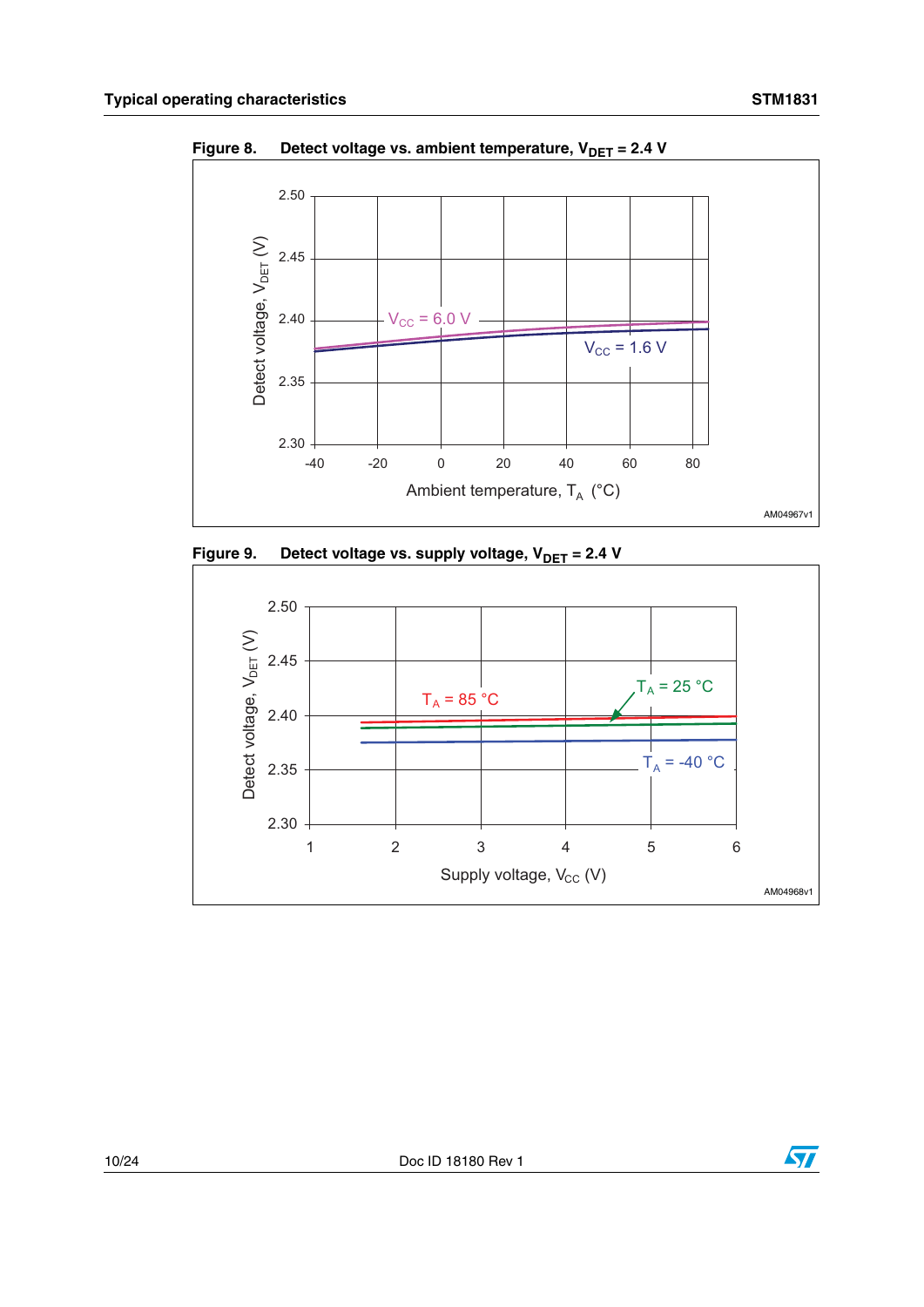

<span id="page-10-0"></span>Figure 10. Hysteresis voltage vs. ambient temperature, V<sub>DET</sub> = 2.4 V

<span id="page-10-1"></span>



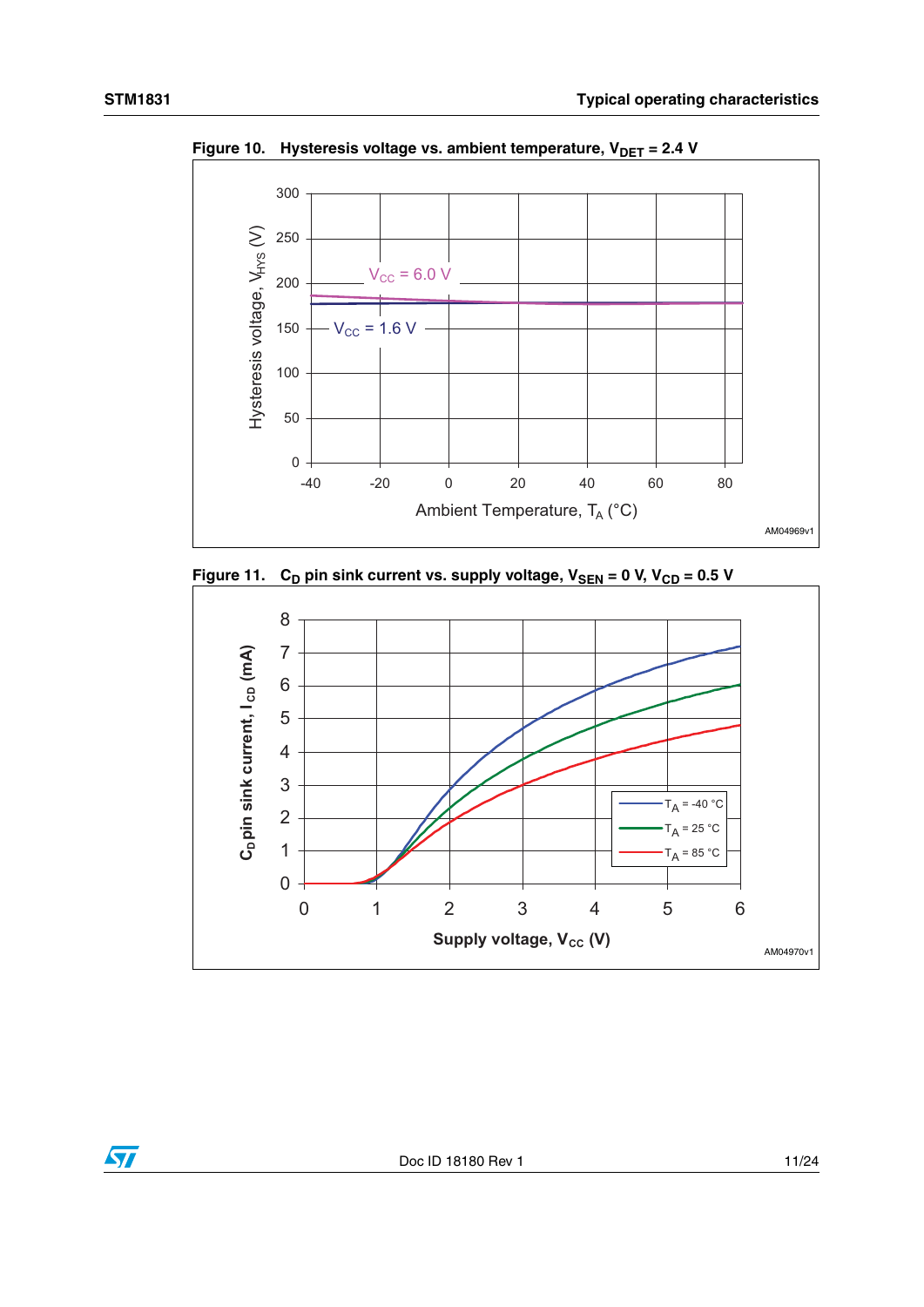

<span id="page-11-0"></span>Figure 12. Output volta<u>ge v</u>s. sense voltage, V<sub>DET</sub> = 2.4 V, T<sub>A</sub> = 25 °C, external pull-up **resistor on RST is 100 k**Ω, C<sub>D</sub> pin open

<span id="page-11-1"></span>Figure 13. Out<u>put </u>voltage vs. supply voltage, V<sub>SEN</sub> = V<sub>CC</sub>, external pull-up resistor **on RST is 100 k**Ω, C<sub>D</sub> pin open

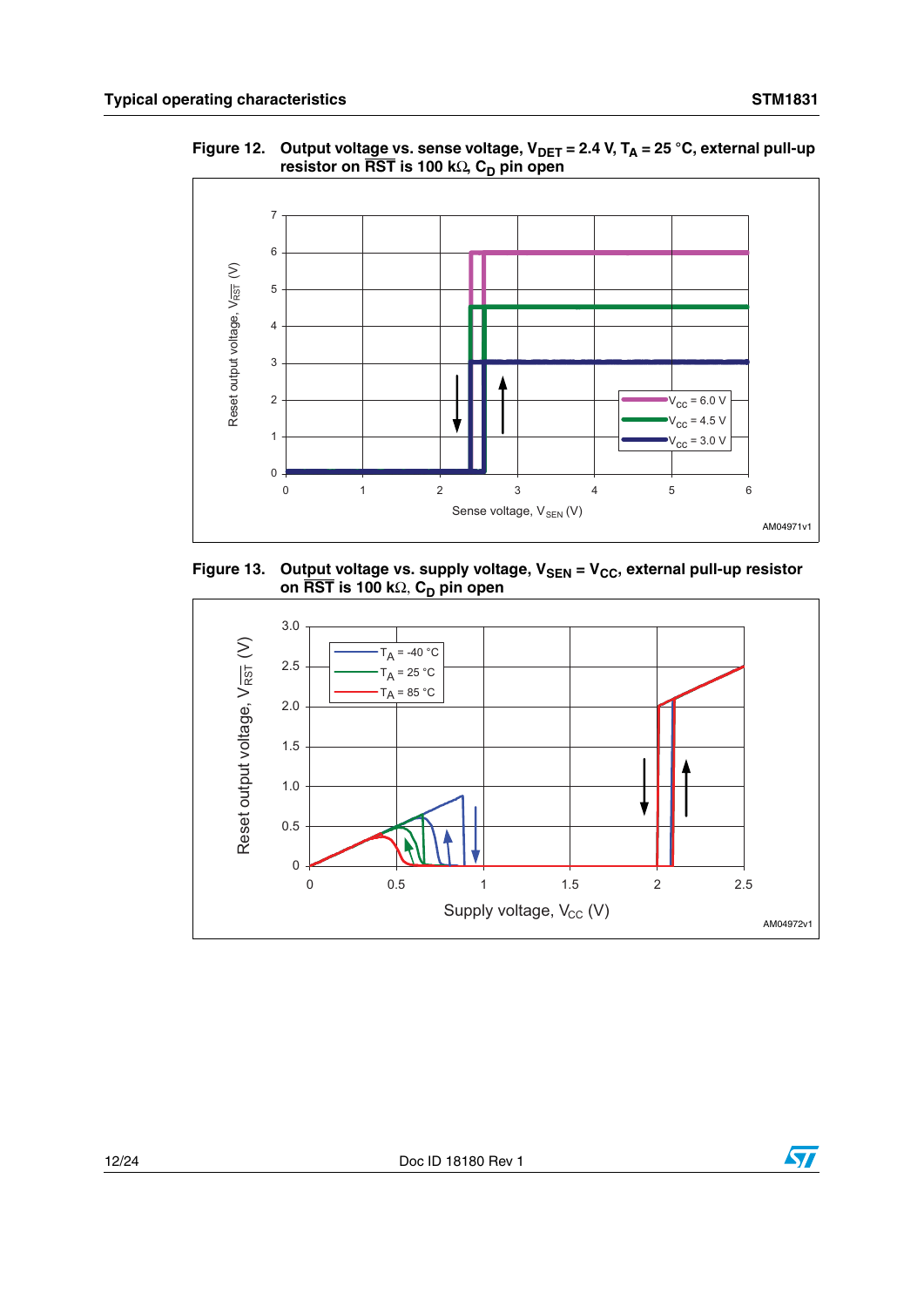$\sqrt{2}$ 



<span id="page-12-0"></span>Figure 14. Output current vs. supply voltage,  $V_{\text{SEN}} = 0$  V,  $V_{\overline{\text{RST}}} = 0.5$  V

<span id="page-12-1"></span>

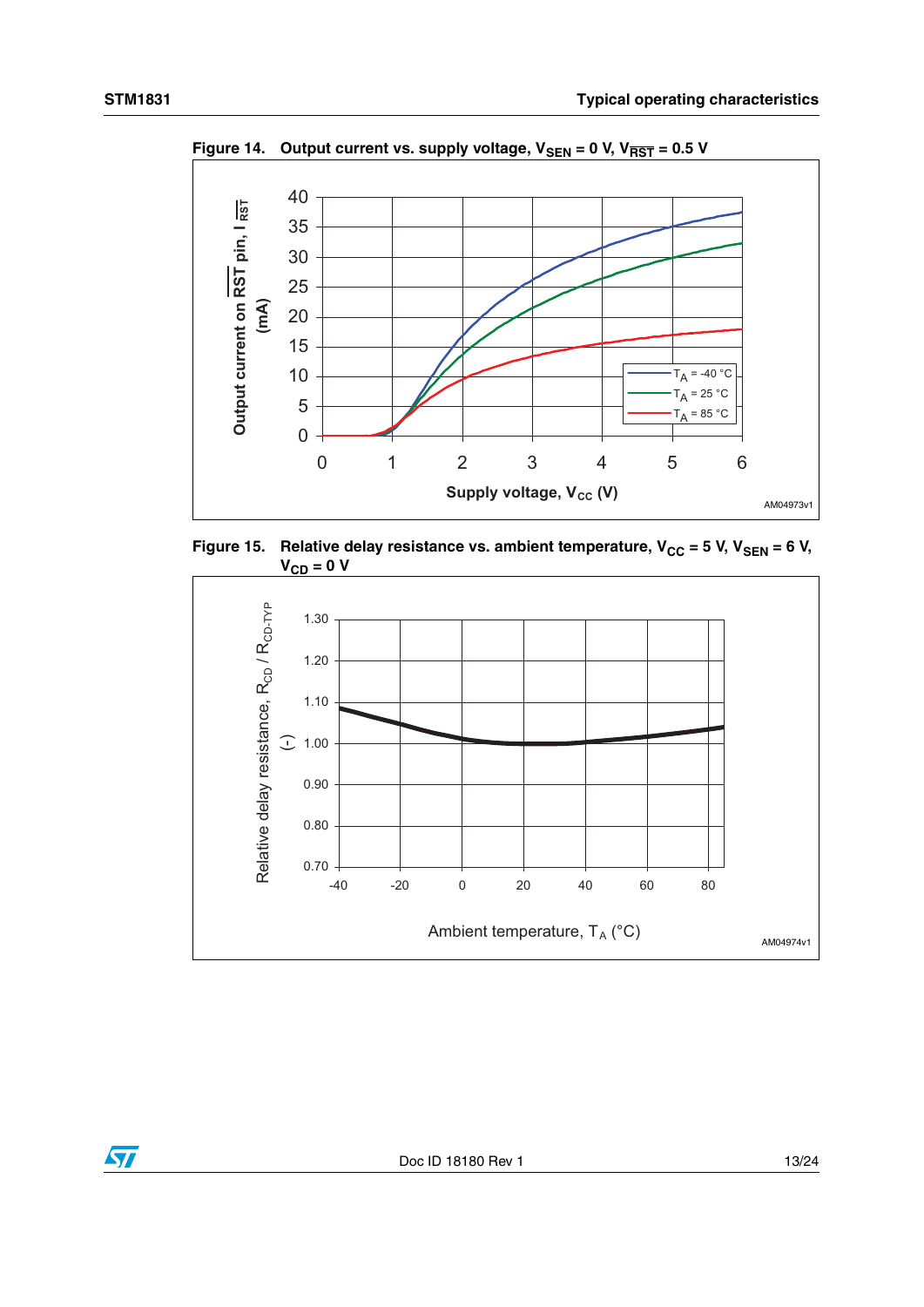

<span id="page-13-0"></span>Figure 16. Release delay time vs. delay capacitance,  $T_A = 25 \degree C$ 

<span id="page-13-1"></span>



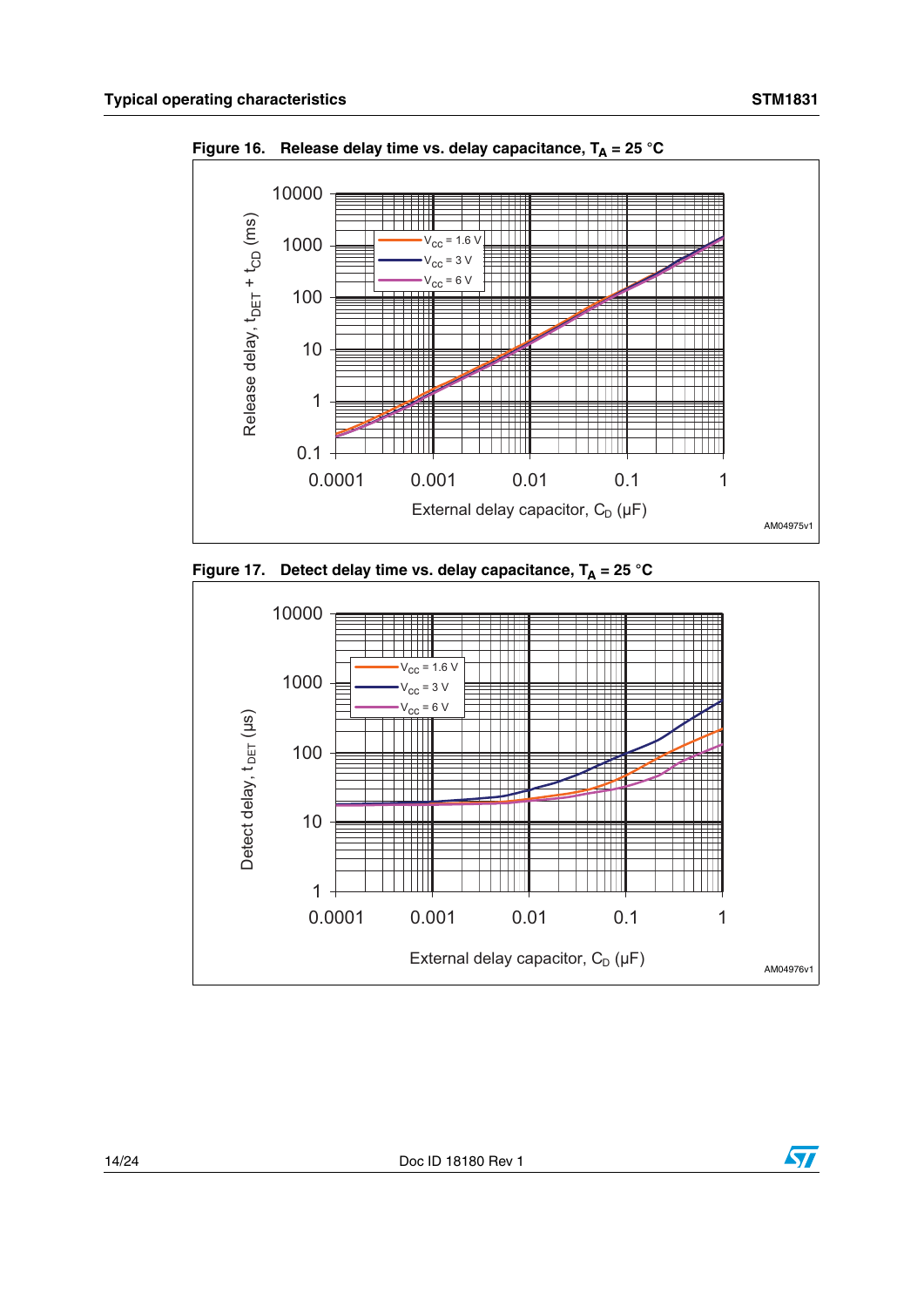

<span id="page-14-0"></span>**Figure 18. RST output leakage current vs. ambient temperature,**   $V_{CC} = V_{SEN} = V_{OUT} = 6.0$  V,  $C_D$  pin open

<span id="page-14-1"></span>

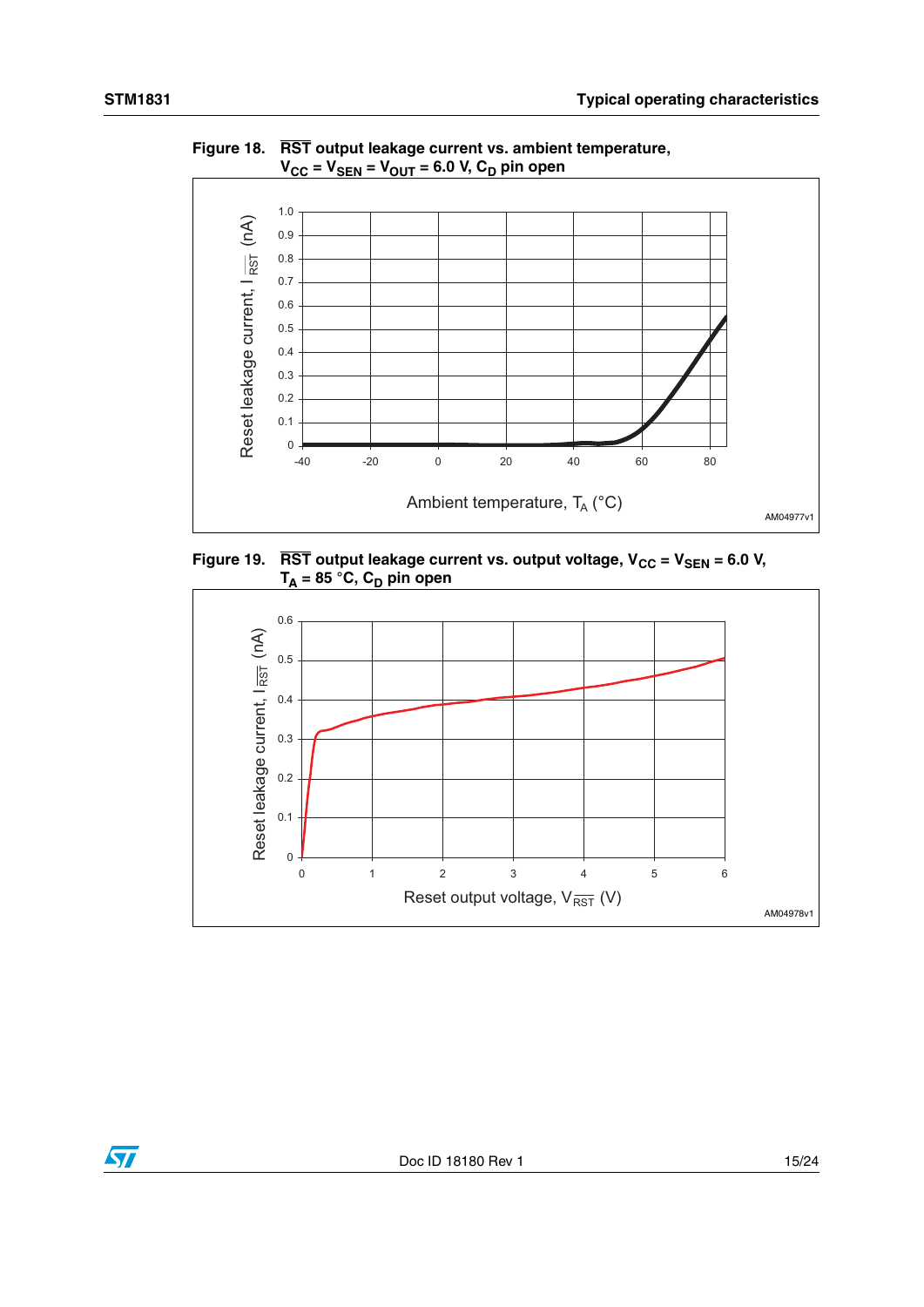

<span id="page-15-0"></span>Figure 20. Sense current vs. supply voltage, V<sub>SEN</sub> = 1.9 V

<span id="page-15-1"></span>



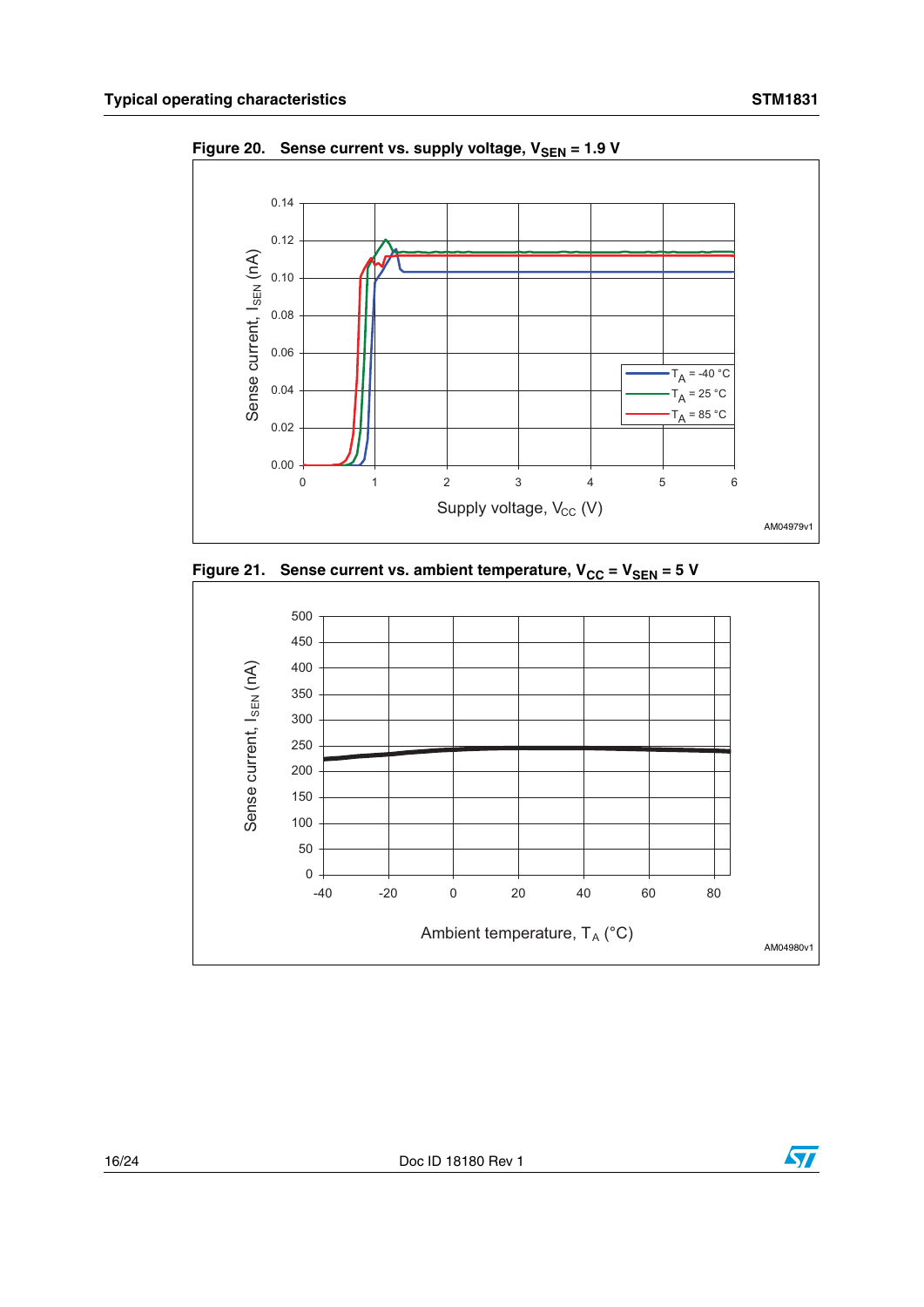# <span id="page-16-0"></span>**4 Maximum ratings**

Stressing the device above the ratings listed in *[Table 2](#page-16-1)* may cause permanent damage to the device. These are stress ratings only and operation of the device at these or any other conditions above those indicated in the operating sections of this specification is not implied. Exposure to absolute maximum rating conditions for extended periods may affect device reliability.

| Symbol                              | <b>Parameter</b>                                                                                        | Value                    | Unit        |
|-------------------------------------|---------------------------------------------------------------------------------------------------------|--------------------------|-------------|
| $T_{\mathtt{STG}}$                  | Storage temperature ( $V_{CC}$ off)                                                                     | $-55$ to 150             | °C          |
| $T_{\scriptstyle \text{SLD}}^{(1)}$ | Lead solder temperature for 10 seconds                                                                  | 260                      | °C          |
| TJ                                  | Maximum junction temperature                                                                            | 125                      | $^{\circ}C$ |
| $V_{\rm CC}$                        | Supply voltage                                                                                          | $-0.3$ to $7.0$          | v           |
| $V_{CD}$                            | Delay capacitor pin voltage                                                                             | $-0.3$ to $V_{CC}$ + 0.3 | v           |
| V <sub>RST</sub>                    | Reset output voltage<br>- N-channel open drain                                                          | $-0.3$ to $7.0$          | ν           |
| <b>V<sub>ESD</sub></b>              | <b>ESD</b> voltage<br>- Human body model (MIL-STD-883, Method 3015)<br>Machine model<br>$\qquad \qquad$ | 2000<br>200              | ν           |

<span id="page-16-1"></span>

| Table 2. |  | Absolute maximum ratings |  |
|----------|--|--------------------------|--|
|----------|--|--------------------------|--|

1. Reflow at peak temperature of 260 °C. The time above 255 °C must not exceed 30 seconds.

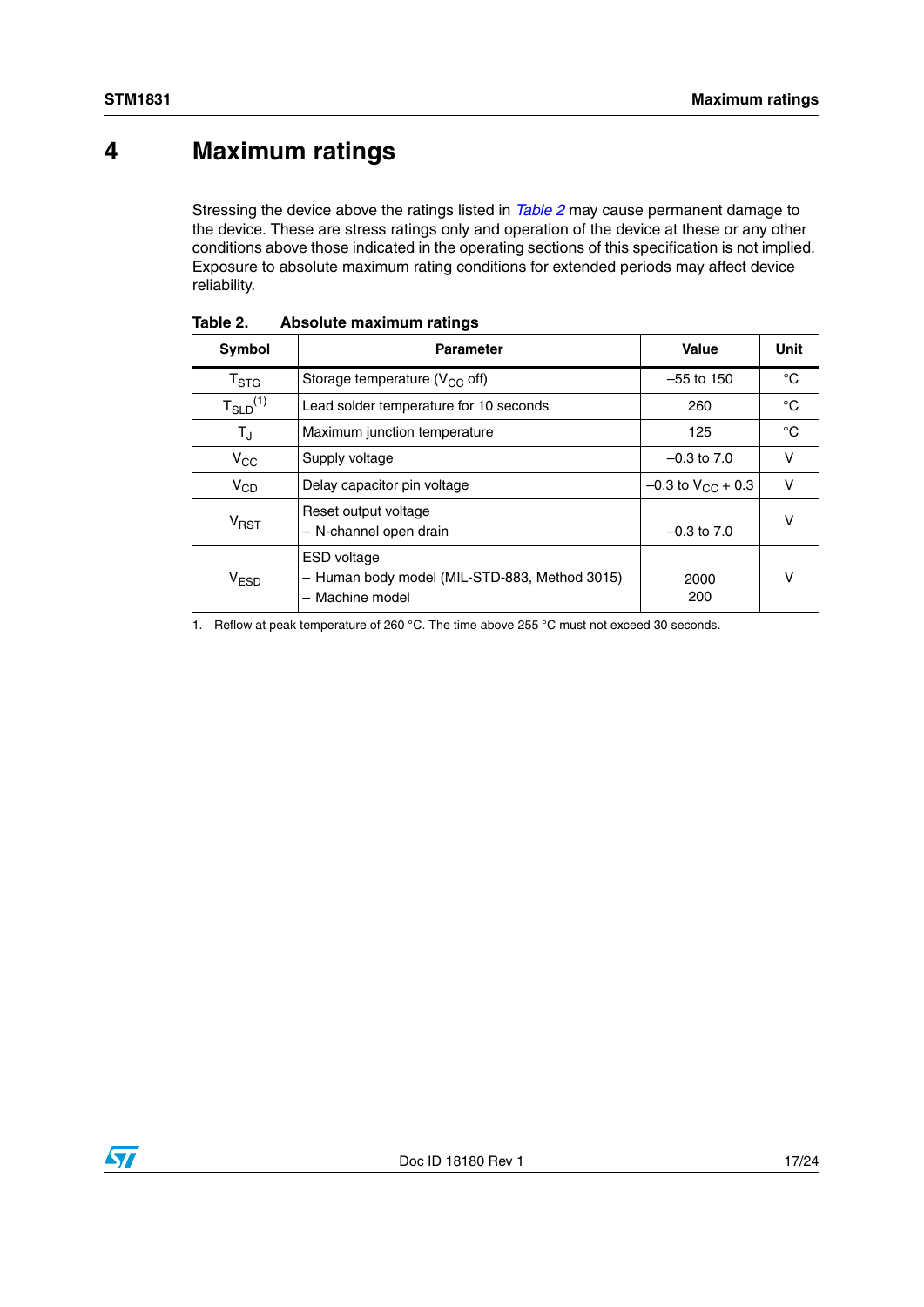## <span id="page-17-0"></span>**5 DC and AC parameters**

This section summarizes the operating measurement conditions, and the DC and AC characteristics of the device. The parameters in *[Table 4](#page-18-0)* that follow, are derived from tests performed under the measurement conditions summarized in *[Table 3](#page-17-1)* and *[Figure 5](#page-7-1)* with measurement conditions for  $t_{\text{DET}}$  and  $t_{\text{REL}}$ . Designers should check that the operating conditions in their circuit match the operating conditions when relying on the quoted parameters.

| <b>Parameter</b>                      | <b>Value</b>        | Unit |
|---------------------------------------|---------------------|------|
| Supply voltage $(V_{CC})$             | 1.6 to 6.0          |      |
| Ambient operating temperature $(T_A)$ | $-40$ to 85         | °C   |
| Input rise and fall times             | $\leq 5$            | ns   |
| Input pulse voltages                  | 0.2 to 0.8 $V_{CC}$ |      |
| Input and output timing ref. voltages | 0.3 to 0.7 $V_{CC}$ |      |

<span id="page-17-1"></span>Table 3. **Operating and AC measurement conditions** 

## <span id="page-17-2"></span>**Figure 22. AC testing input/output waveforms**

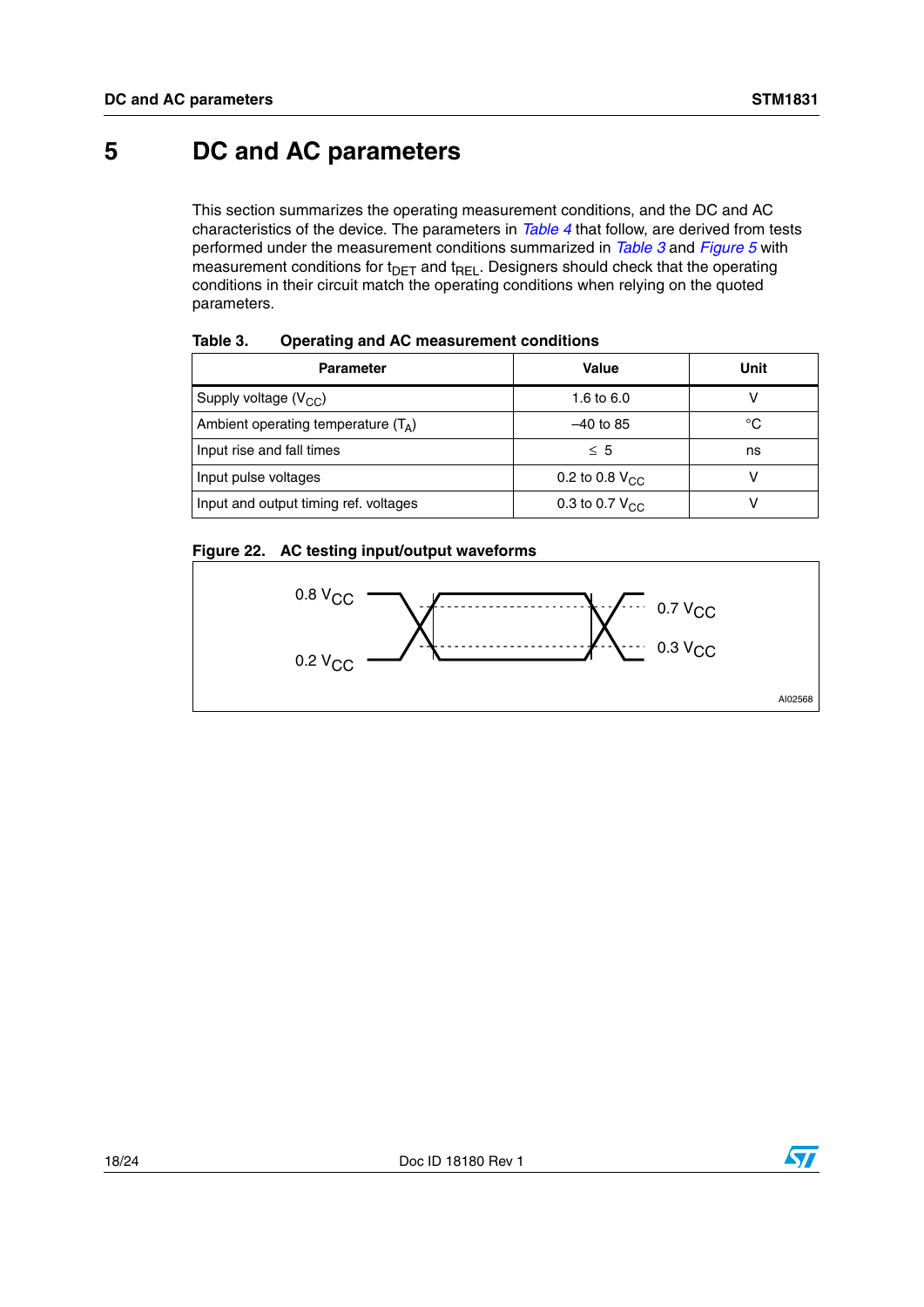| Symbol                                              | Parameter                                | Conditions <sup>(1)</sup>                                                                          |                                                                      | Min.                  | Typ.              | Max.                  | <b>Units</b> |
|-----------------------------------------------------|------------------------------------------|----------------------------------------------------------------------------------------------------|----------------------------------------------------------------------|-----------------------|-------------------|-----------------------|--------------|
| $V_{CC}$                                            | Operating<br>voltage                     | $-40 °C < T_A < 85 °C$                                                                             |                                                                      | 1.6                   |                   | 6.0                   | v            |
| V <sub>DET</sub>                                    | Detect voltage <sup>(2)</sup>            |                                                                                                    |                                                                      | $V_{DET}$ -2%         | V <sub>DET</sub>  | $V_{DET}$ + 2%        | v            |
| V <sub>HYS</sub>                                    | Hysteresis<br>voltage                    |                                                                                                    |                                                                      | 0.02 V <sub>DET</sub> | 0.05<br>$V_{DET}$ | 0.08 V <sub>DET</sub> | $\mathsf V$  |
|                                                     |                                          |                                                                                                    | $V_{\text{CC}} = 1.6 V$                                              |                       | 0.70              | 1.20                  |              |
| $I_{\rm CC}$                                        | Supply current                           |                                                                                                    | $V_{\rm CC} = 3.0 V$                                                 |                       | 0.80              | 1.40                  | μA           |
|                                                     |                                          |                                                                                                    | $V_{CC} = 6.0 V$                                                     |                       | 1.20              | 2.00                  |              |
|                                                     |                                          |                                                                                                    | $V_{CC}$ = 1.6 V                                                     | 0.8                   | 7.0               |                       |              |
|                                                     |                                          |                                                                                                    | $V_{CC} = 2.0 V$                                                     | $5.0\,$               | 14.0              |                       |              |
|                                                     |                                          | $V_{\text{SEN}} = 0 V,$                                                                            | $V_{\text{CC}} = 3.0 V$                                              | 10.0                  | 22.0              |                       |              |
| $I_{\overline{\mathsf{RST}}}$                       | Output current                           | $V_{\overline{\text{RST}}}$ = 0.5 V                                                                | $V_{\rm CC} = 4.0 V$                                                 | 15.0                  | 28.0              |                       | mA           |
|                                                     |                                          |                                                                                                    | $V_{\text{CC}} = 5.0 V$                                              | 17.0                  | 32.0              |                       |              |
|                                                     |                                          |                                                                                                    | $V_{CC} = 6.0 V$                                                     | 20.0                  | 35.0              |                       |              |
| <b>I</b> LEAK                                       | Output leakage<br>current                | $V_{CC}$ = 6.0 V, $V_{SEN}$ = 6.0 V,<br>$V_{\overline{\text{RST}}}$ = 6.0 V, C <sub>D</sub> : open |                                                                      |                       |                   | 400                   | nA           |
| $\Delta V_{DET}$ / ( $\Delta T_A \bullet V_{DET}$ ) | Temperature<br>variation                 | $-40 °C < T_A < 85 °C$                                                                             |                                                                      |                       | ±100              |                       | ppm/ °C      |
|                                                     | Sense current                            | $V_{CC} = 0 V$                                                                                     |                                                                      |                       | 10                |                       |              |
| $I_{SEN}$                                           |                                          | $V_{CC}$ > 1.6 V, $V_{SEN}$ = 5.0 V                                                                |                                                                      |                       | 300               | 500                   | nA           |
| $R_{CD}$                                            | Delay resistance                         |                                                                                                    | $V_{\text{SEN}}$ = 6.0 V, V <sub>CC</sub> = 5.0 V,<br>$V_{CD} = 0 V$ |                       | 2.0               | 2.6                   | ΜΩ           |
| $I_{CD}$                                            | Delay<br>capacitance pin<br>sink current | $V_{CD}$ = 0.5 V, $V_{CC}$ = 1.6 V                                                                 |                                                                      | 0.2                   | 1.4               |                       | mA           |
|                                                     | Delay                                    |                                                                                                    | $V_{\text{SEN}}$ = 6.0 V, $V_{\text{CC}}$ = 1.6 V                    | 0.70                  | 0.85              | 1.00                  |              |
| V <sub>TCD</sub>                                    | capacitance pin                          | $V_{\text{SEN}}$ = 6.0 V, V <sub>CC</sub> = 3.0 V                                                  |                                                                      | 1.25                  | 1.50              | 1.70                  | ۷            |
|                                                     | threshold voltage                        | $V_{\text{SEN}}$ = 6.0 V, V <sub>CC</sub> = 6.0 V                                                  |                                                                      | 2.45                  | 2.65              | 2.85                  |              |
| $t_{\text{DET}}$                                    | Detect delay<br>time                     | $V_{CC}$ = 6.0 V, $V_{SEN}$ = 6.0 V $\rightarrow$<br>0 V, $C_D$ : open                             |                                                                      |                       | 40                | 75                    | μs           |
| $t_{REL}$                                           | Release delay<br>time                    |                                                                                                    | $V_{CC}$ = 6.0 V, $V_{SEN}$ = 0 V $\rightarrow$ 6<br>V, $C_D$ : open |                       | 55                | 170                   | μs           |

<span id="page-18-0"></span>**Table 4. DC and AC characteristics**

1. Valid for ambient operating temperature:  $T_A = 25 °C$ ;  $V_{CC} = 1.6 V$  to 6.0 V (except where noted).

2. Factory-trimmed voltage thresholds in 100 mV increments from 1.6 V to 5.7 V.

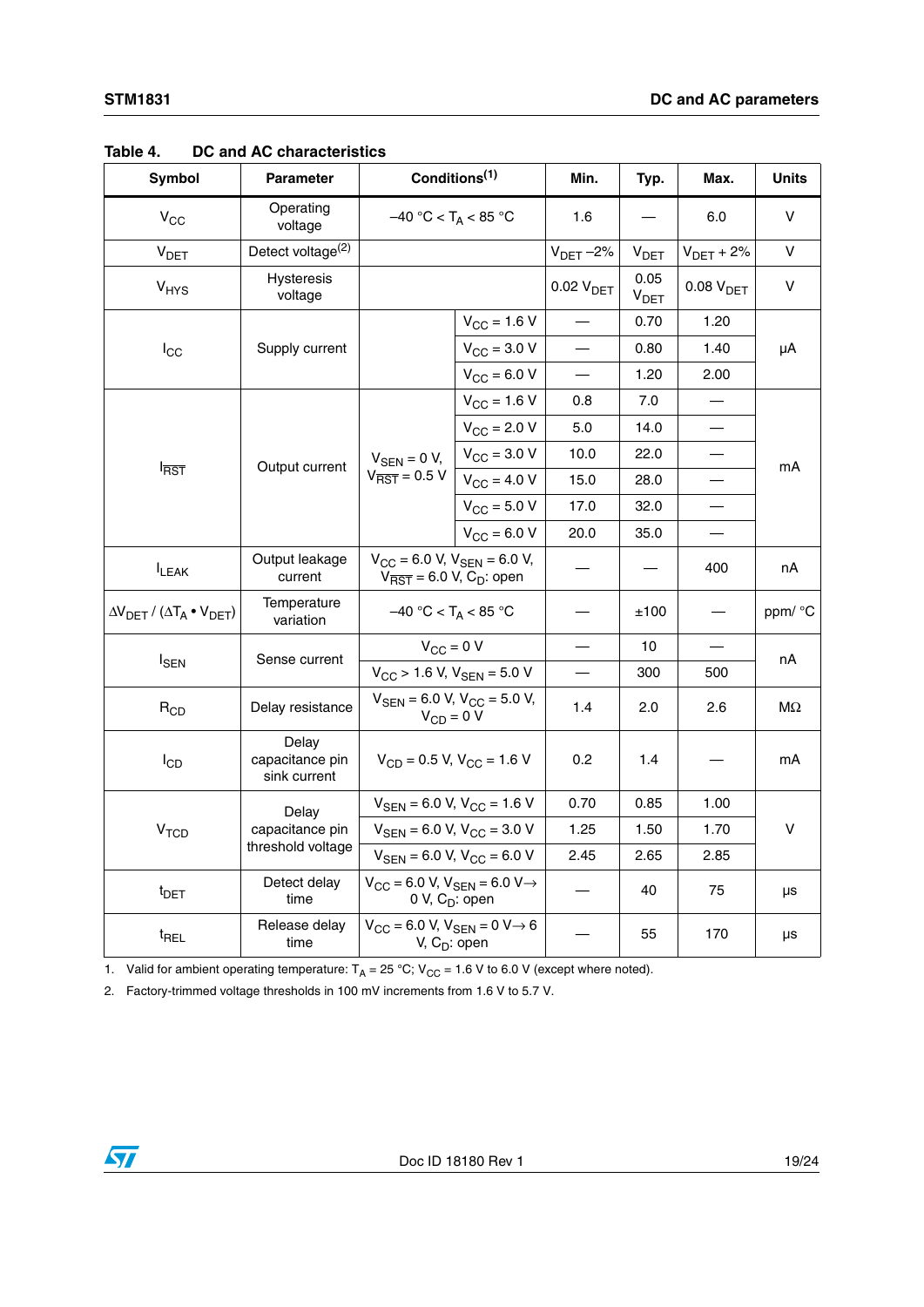# <span id="page-19-0"></span>**6 Package mechanical data**

In order to meet environmental requirements, ST offers these devices in different grades of ECOPACK® packages, depending on their level of environmental compliance. ECOPACK® specifications, grade definitions and product status are available at: *[www.st.com](http://www.st.com)*. ECOPACK® is an ST trademark.

The maximum ratings related to soldering conditions are also marked on the inner box label.

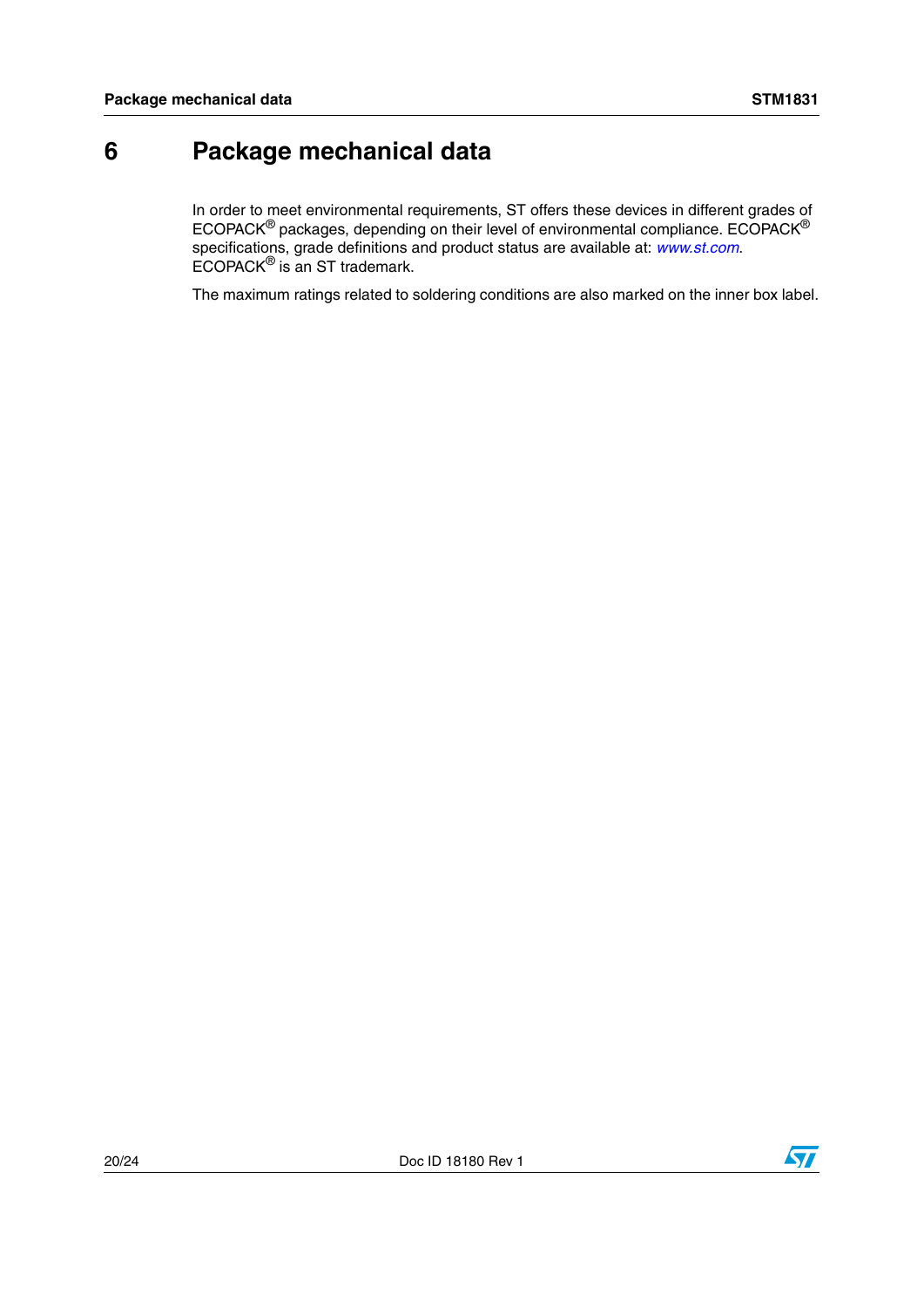

<span id="page-20-1"></span>**Figure 23. SOT23-5 - 5-lead small outline transistor package mechanical drawing**

*Note: Drawing is not to scale.*

|                       |                    |      |      |               | ----- r-----a- |       |         |
|-----------------------|--------------------|------|------|---------------|----------------|-------|---------|
| <b>Symbol</b>         | <b>Millimeters</b> |      |      | <b>Inches</b> |                |       |         |
|                       |                    | Typ. | Min. | Max.          | Typ.           | Min.  | Max.    |
| A                     |                    |      | 1.45 |               |                | 0.057 |         |
| A1                    |                    | 0.00 | 0.15 |               | 0.00           | 0.006 |         |
| A2                    | 1.15               | 0.90 | 1.30 | 0.045         | 0.035          | 0.051 |         |
| $\sf b$               |                    | 0.30 | 0.50 |               | 0.012          | 0.020 |         |
| c                     |                    | 0.08 | 0.22 |               | 0.003          | 0.009 |         |
| D                     | 2.90               |      |      | 0.114         |                |       |         |
| E                     | 2.80               |      |      | 0.110         |                |       |         |
| E1                    | 1.60               |      |      | 0.063         |                |       |         |
| e                     | 0.95               |      |      | 0.037         |                |       |         |
| e1                    | 1.90               |      |      | 0.075         |                |       |         |
| L                     | 0.45               | 0.30 | 0.60 | 0.018         | 0.012          | 0.024 |         |
| $\boldsymbol{\theta}$ | $\overline{4}$     | 0    | 8    | 4             | 0              | 8     | Degrees |
| N                     |                    | 5    |      |               | 5              |       |         |

#### <span id="page-20-0"></span>Table 5. **Table 5. SOT23-5 - 5-lead small outline transistor package mechanical data**

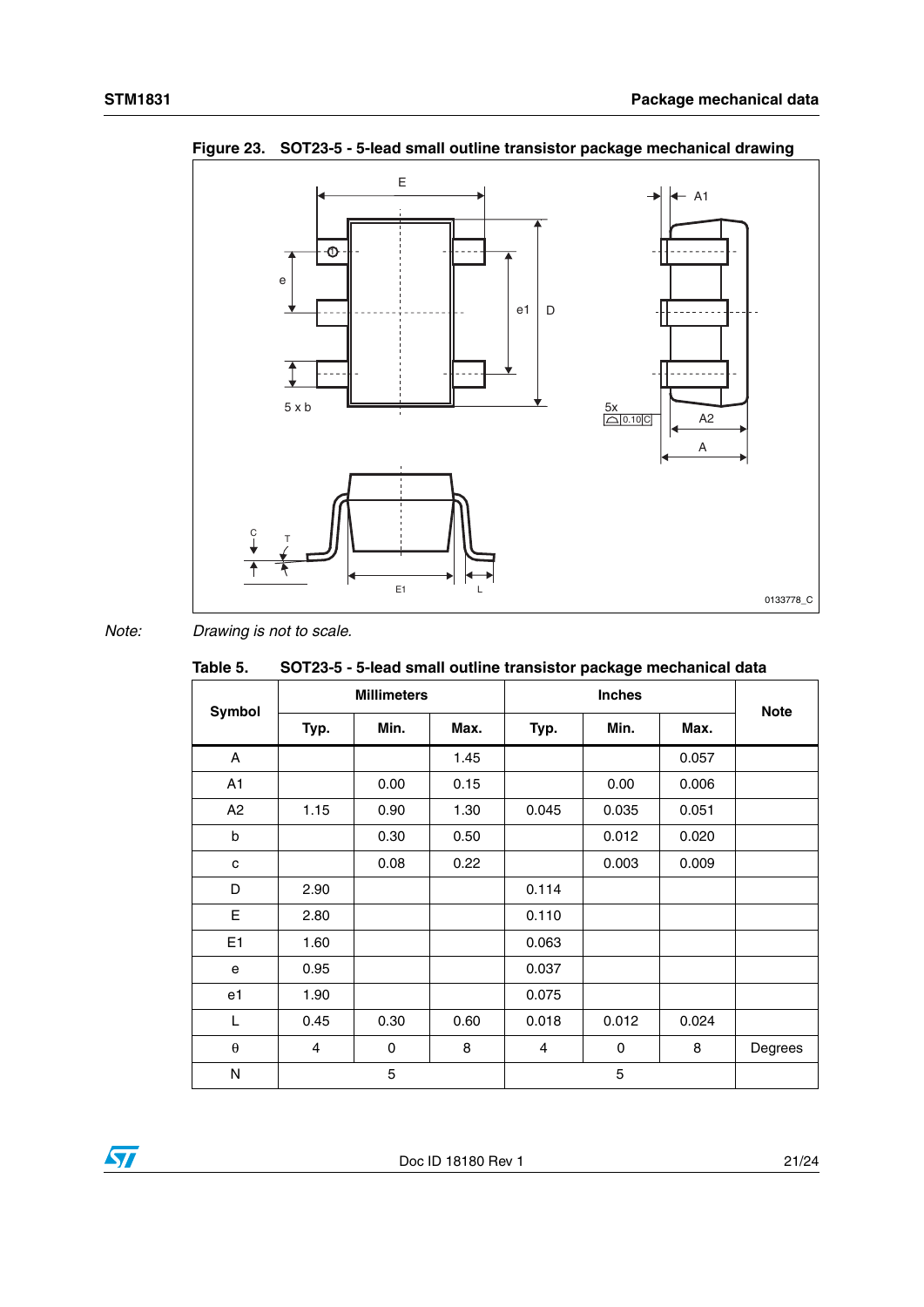# <span id="page-21-0"></span>**7 Part numbering**

### <span id="page-21-1"></span>**Table 6. STM1831 ordering information scheme**

| Example:                     | <b>STM1831</b>                               | L | 24 | <b>WY</b> | 6 | F |
|------------------------------|----------------------------------------------|---|----|-----------|---|---|
|                              |                                              |   |    |           |   |   |
| Device type                  |                                              |   |    |           |   |   |
| STM1831                      |                                              |   |    |           |   |   |
| <b>Reset output polarity</b> |                                              |   |    |           |   |   |
| L: active-low                |                                              |   |    |           |   |   |
| Detector threshold(1)        |                                              |   |    |           |   |   |
| 24: 2.4 V typ.               |                                              |   |    |           |   |   |
|                              | (100 mV steps from 1.6 V to 5.7 V available) |   |    |           |   |   |
| Package                      |                                              |   |    |           |   |   |
| <b>WY: SOT23-5</b>           |                                              |   |    |           |   |   |
| Temperature range            |                                              |   |    |           |   |   |
| 6: $-40$ °C to $+85$ °C      |                                              |   |    |           |   |   |
| <b>Shipping method</b>       |                                              |   |    |           |   |   |

F: Lead-free ECOPACK<sup>®</sup> package, tape and reel

1. Other detector thresholds are offered. Minimum order quantities may apply. Contact local ST sales office for availability.

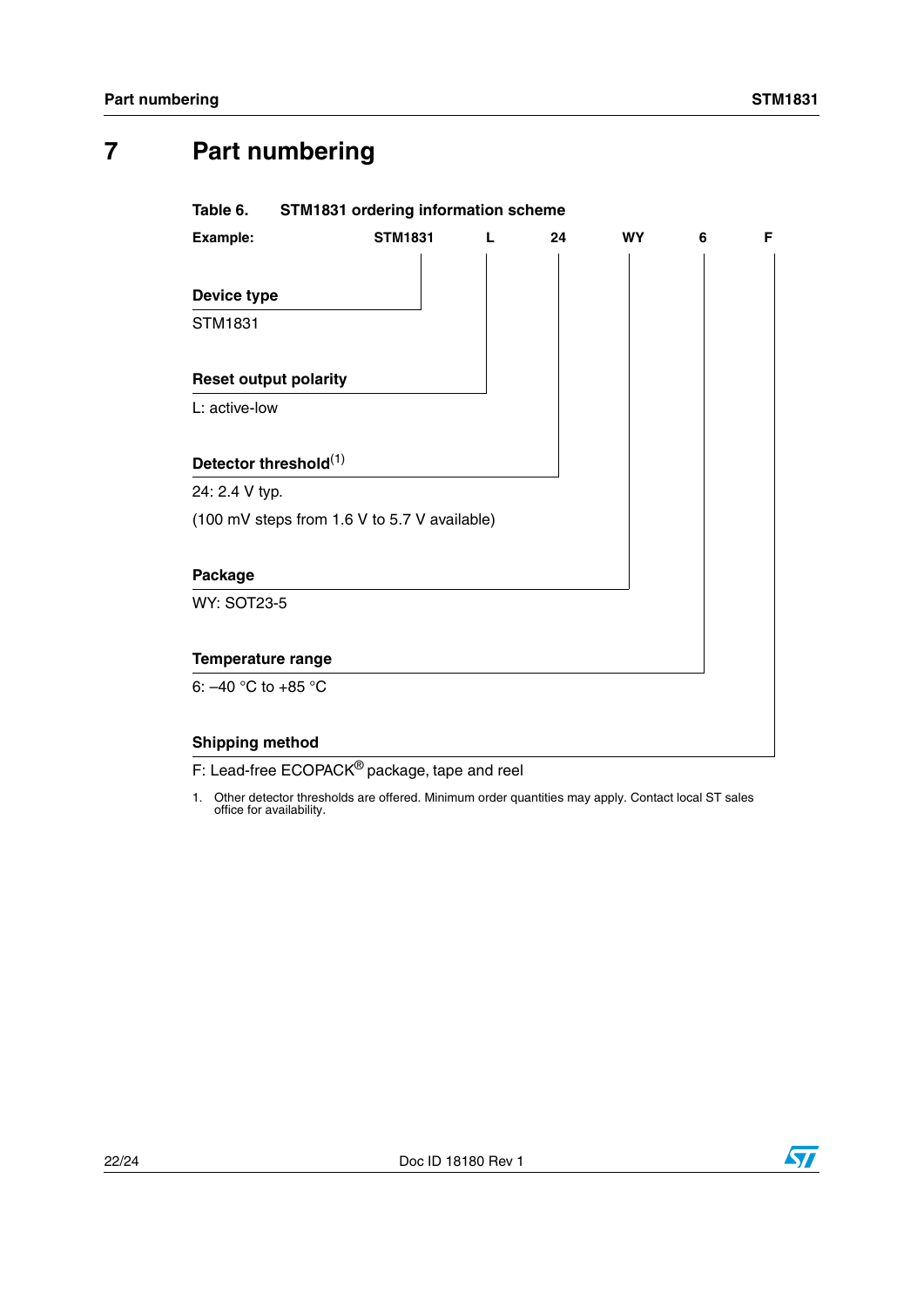# <span id="page-22-0"></span>**8 Revision history**

#### <span id="page-22-1"></span>Table 7. **Document revision history**

| <b>Date</b> | <b>Revision</b> | <b>Changes</b>   |
|-------------|-----------------|------------------|
| 16-Nov-2010 |                 | Initial release. |